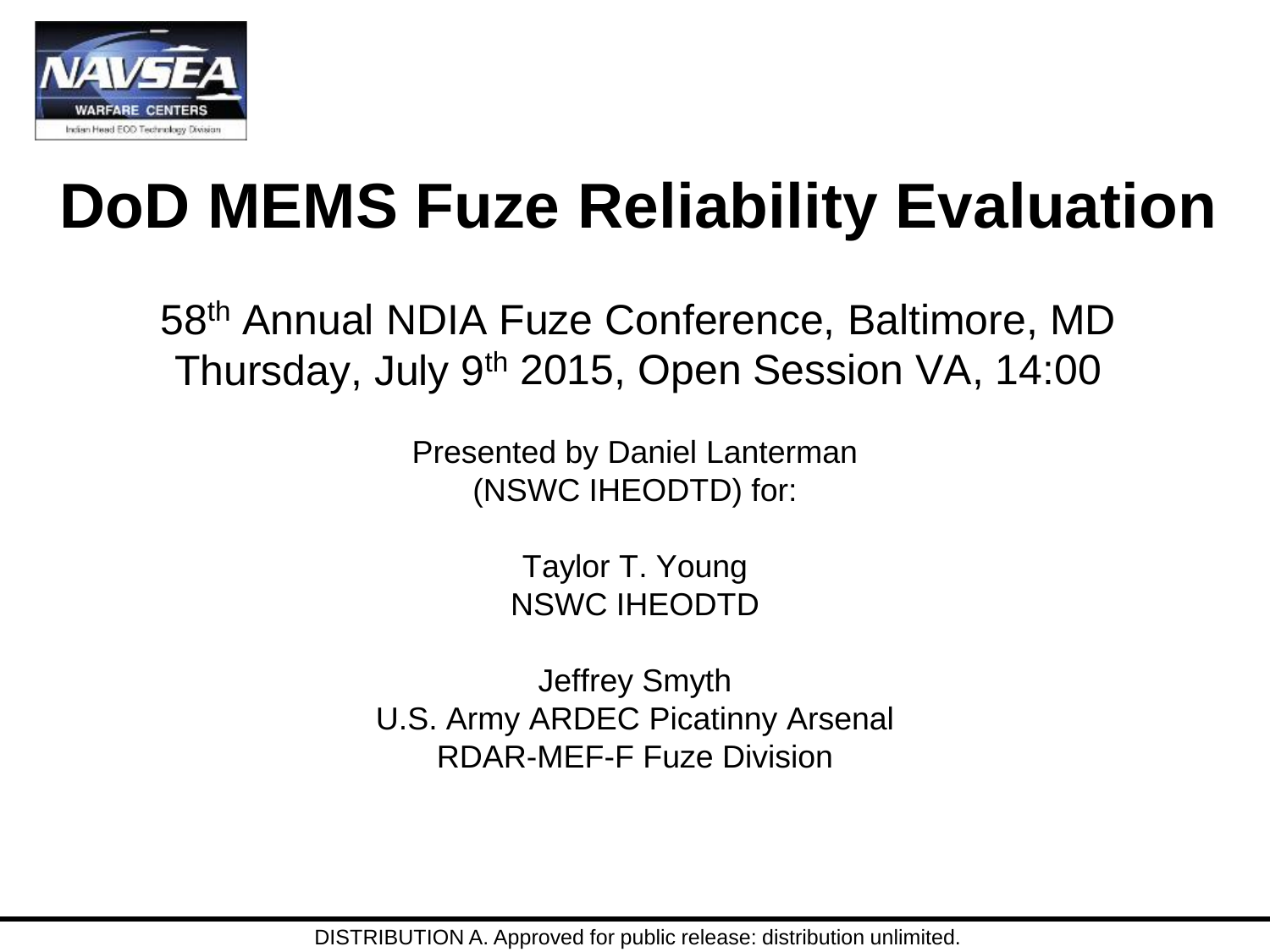

# **MEMS Safe and Arm Chip**

MEMS based fuzing offers the potential for small volume, low cost, and low energy.

NSWC IHEODTD has been investigating silicon based MEMS for over a decade.

Can use either command arm/lock release motors or built in environmental sensors.

All non-explosive components fabricated on SOI wafers using established semiconductor processes.

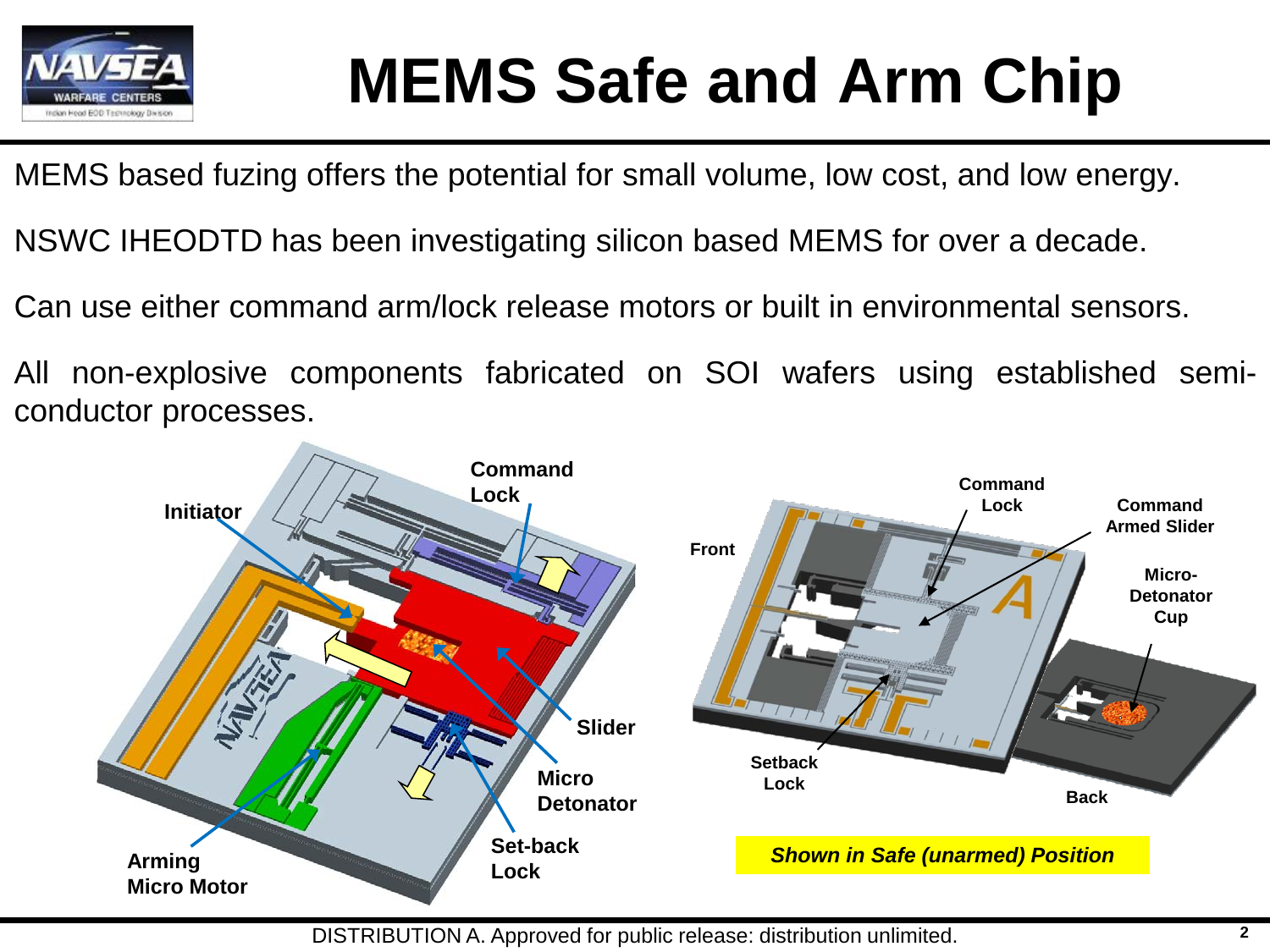

# **MEMS Applications**

#### 40 mm Grenade Hypervelocity Projectile



 $0.0.0$ 

High Reliability DPICMS Replacement (HRDR)



HRDR brief by Daniel Pines at 4:40 today in US only session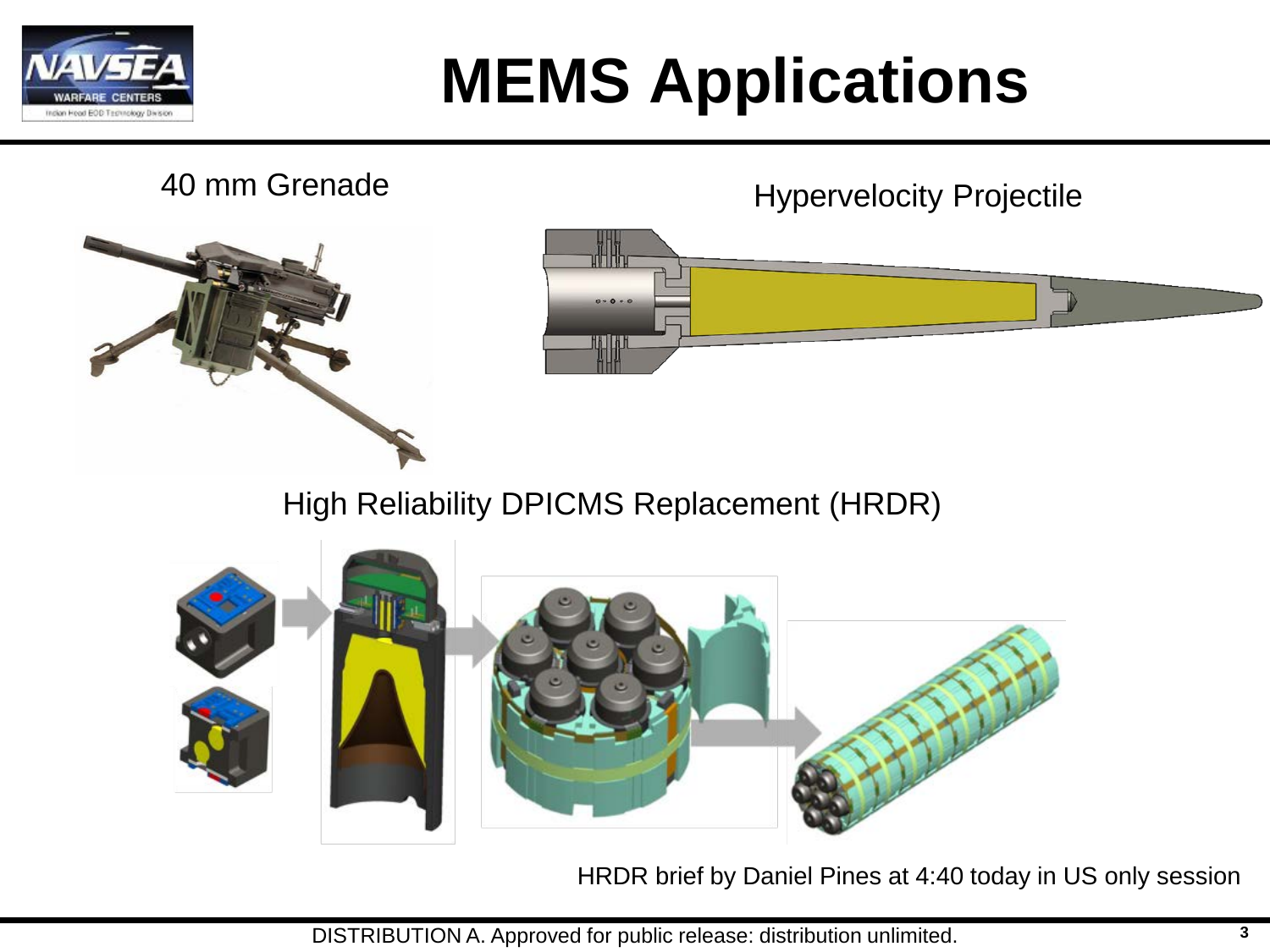

# **Explosive Train Overview**

- Based on micro-detonator technology developed at NSWC IHEODTD
	- Demonstrated to TRL6 in 40 mm Grenade configuration
- Initiator fabricated onto the cap chip
	- Vaporizing metal foil bridge
- Pressed silver azide pellet assembled with the MEMS S&A chip
- Silver azide drives a flyer to initiate a lead
- Lead make 90° turn and initiates a booster
- Energetic components packaged in a metal fixture that is attached to an electronic PCB μDetonator Package

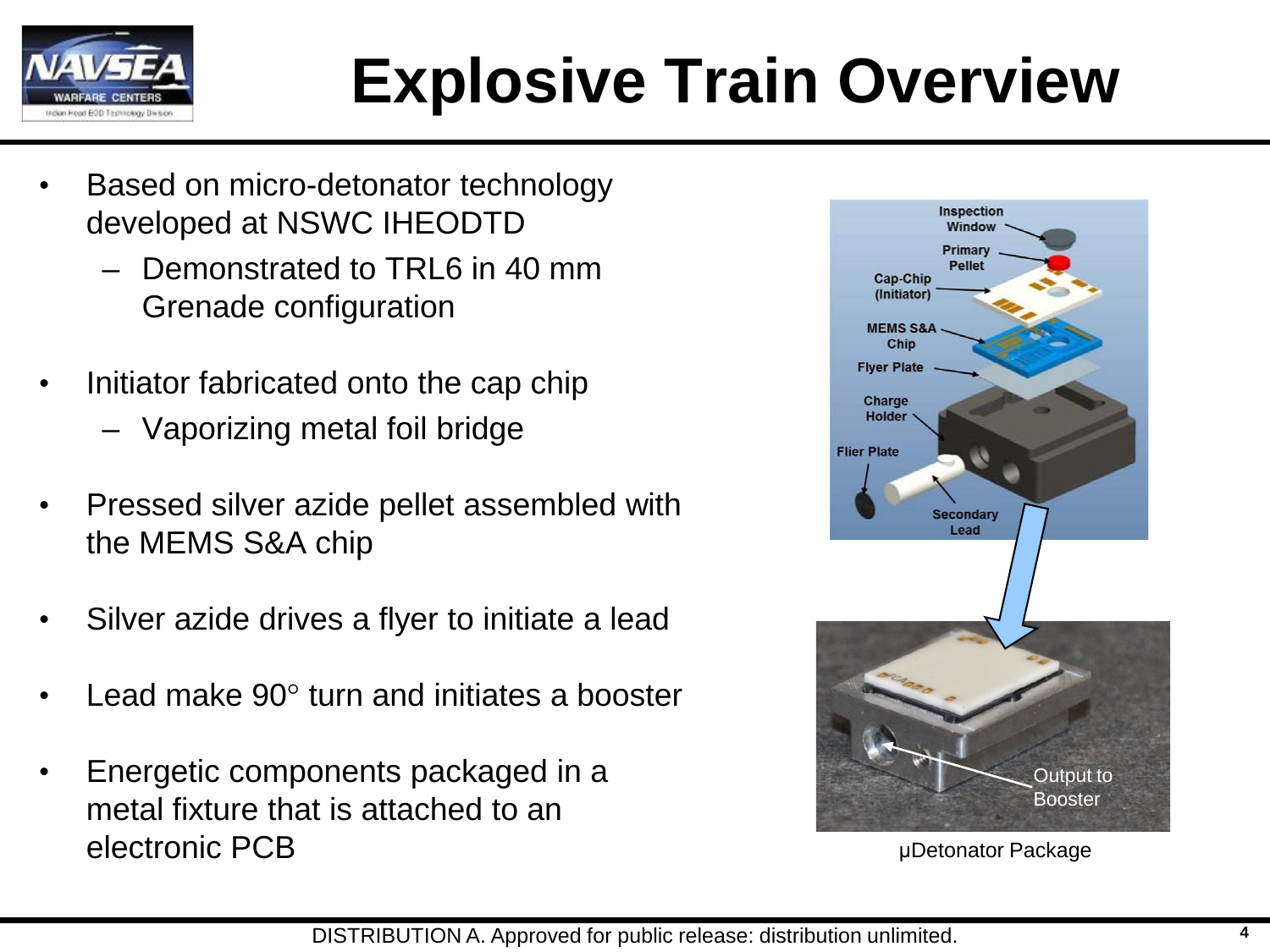

# **Navy Explosive Train (Basics)**

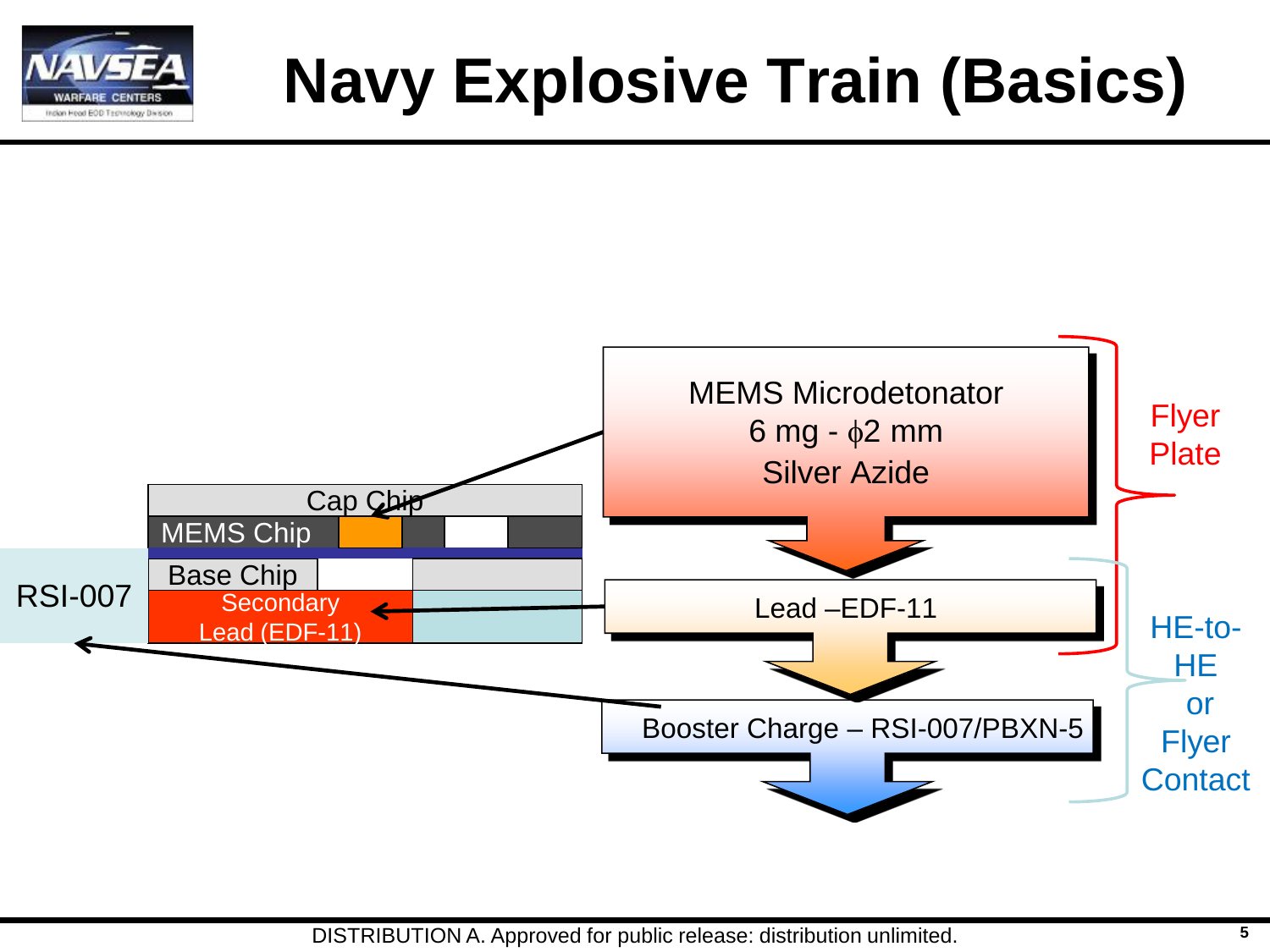

# **Army Explosive Train (Basics)**

US Army AREDEC also has a MEMS Fuze effort.

Uses LIGA metal MEMS processes.



Both detonators use stainless steel flyer plates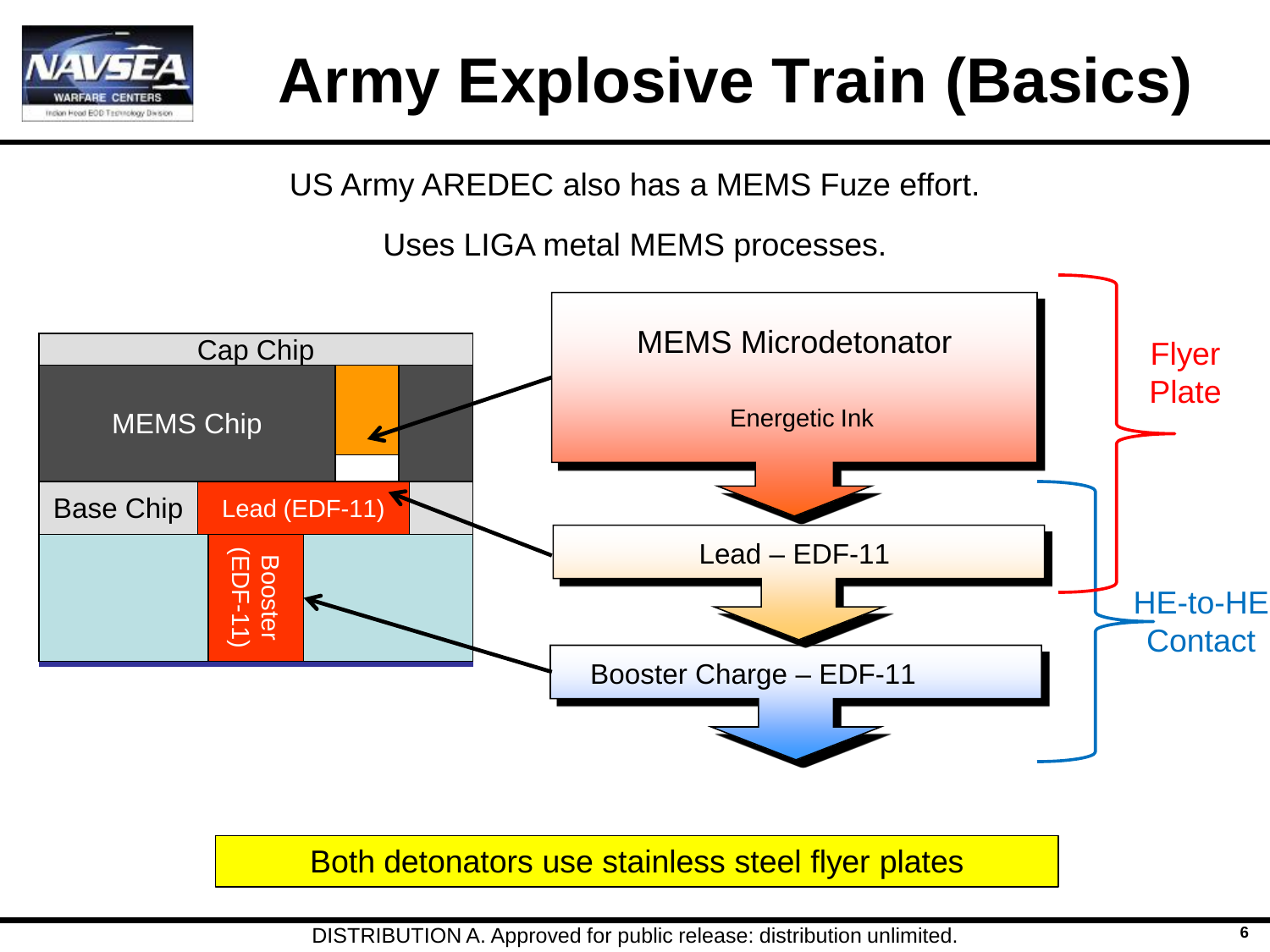

- MEMS intentionally pushes the lower limits of explosive component size. We want the smallest size detonators and leads that will work reliably.
- Target programs have strict reliability requirements. This is particularly true for HRDR which must comply with OSD's policy of >99% reliability for cluster munitions.

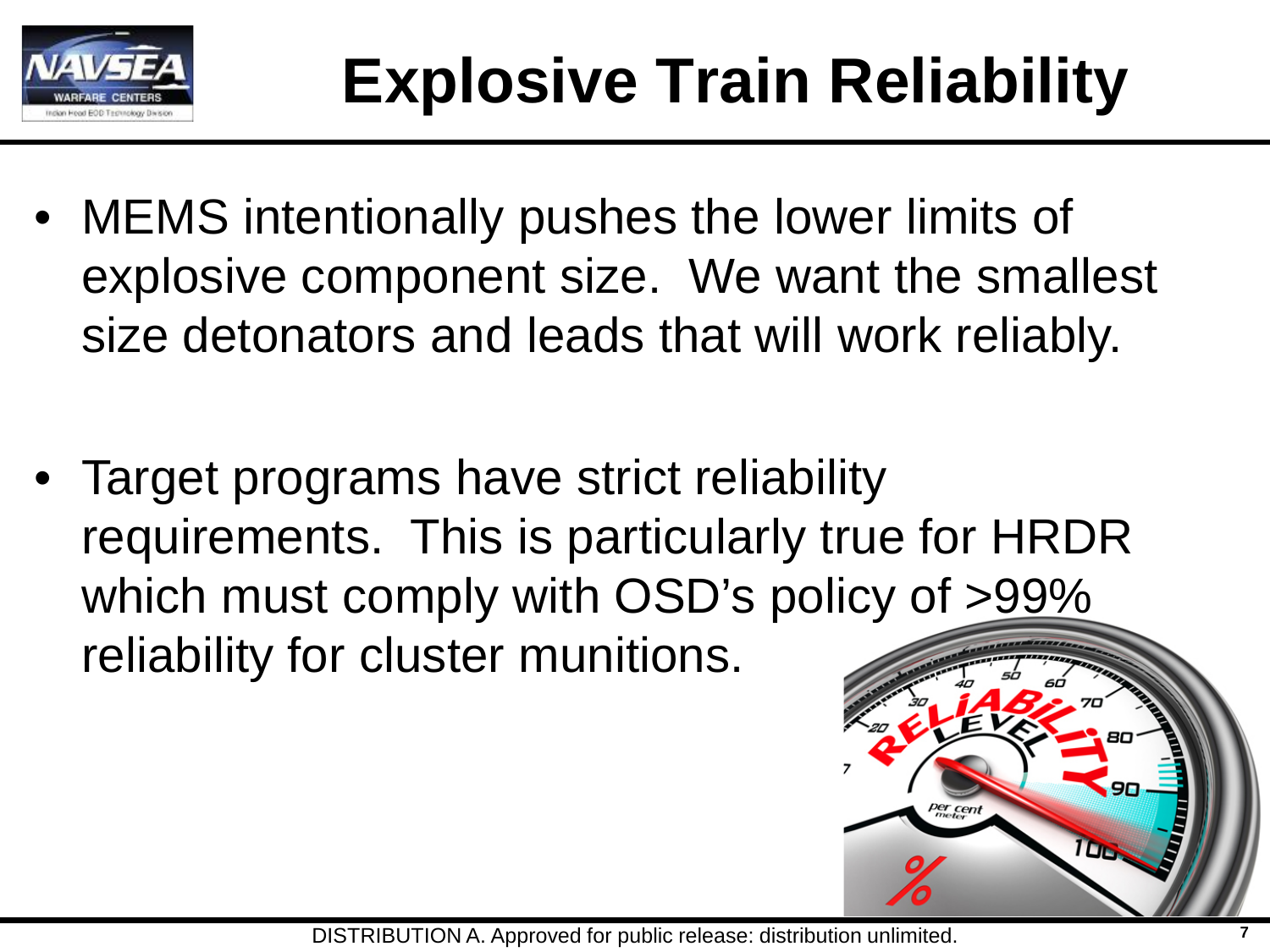

### **Brute force methods**

Brute force demonstrations requires excessive number of shots to prove reliability.

99.9% Reliability @ 95% CL: 3000 Shots



100 shot test series only demonstrates reliability to 97% (@ 95% CL)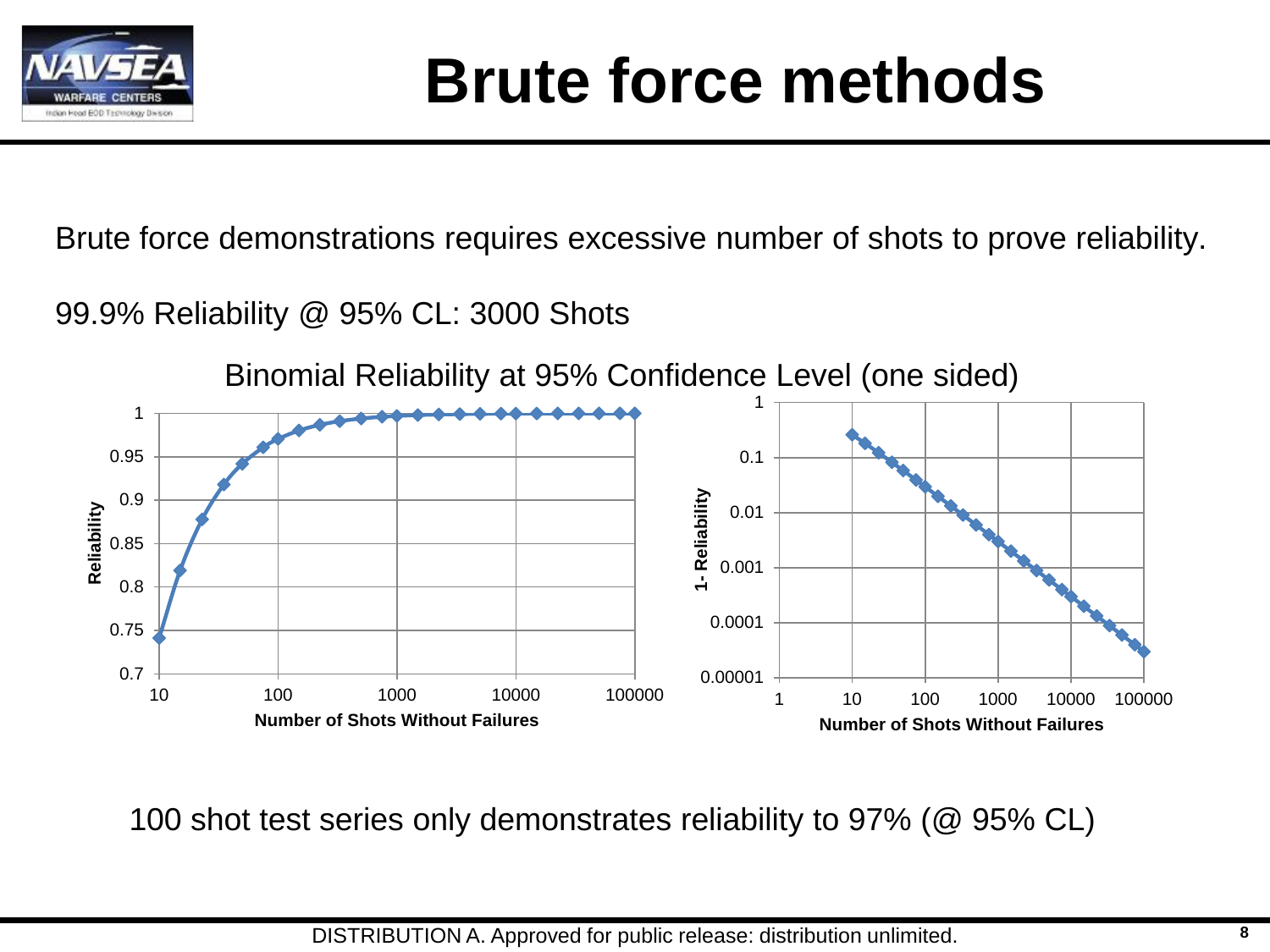

### **Background – Traditional Estimation Methods**

Traditional Reliability Methods have imposed penalties on the system. These penalties are large enough to produce an observable failure rate. Reliability is obtained by extrapolating to zero penalty.

Penalties take the form of gaps (Varigap testing), reductions in donor output either through reducing its density or using less powerful explosives (Varidrive testing) or using less sensitive acceptor explosives (Varicomp testing).

All of these methods are problematic at the MEMS scale. Varidrive and Varigap change the shock curvature generated. Changes to explosives in Varidrive and Varicomp are not advisable since MEMS systems are near critical diameter.

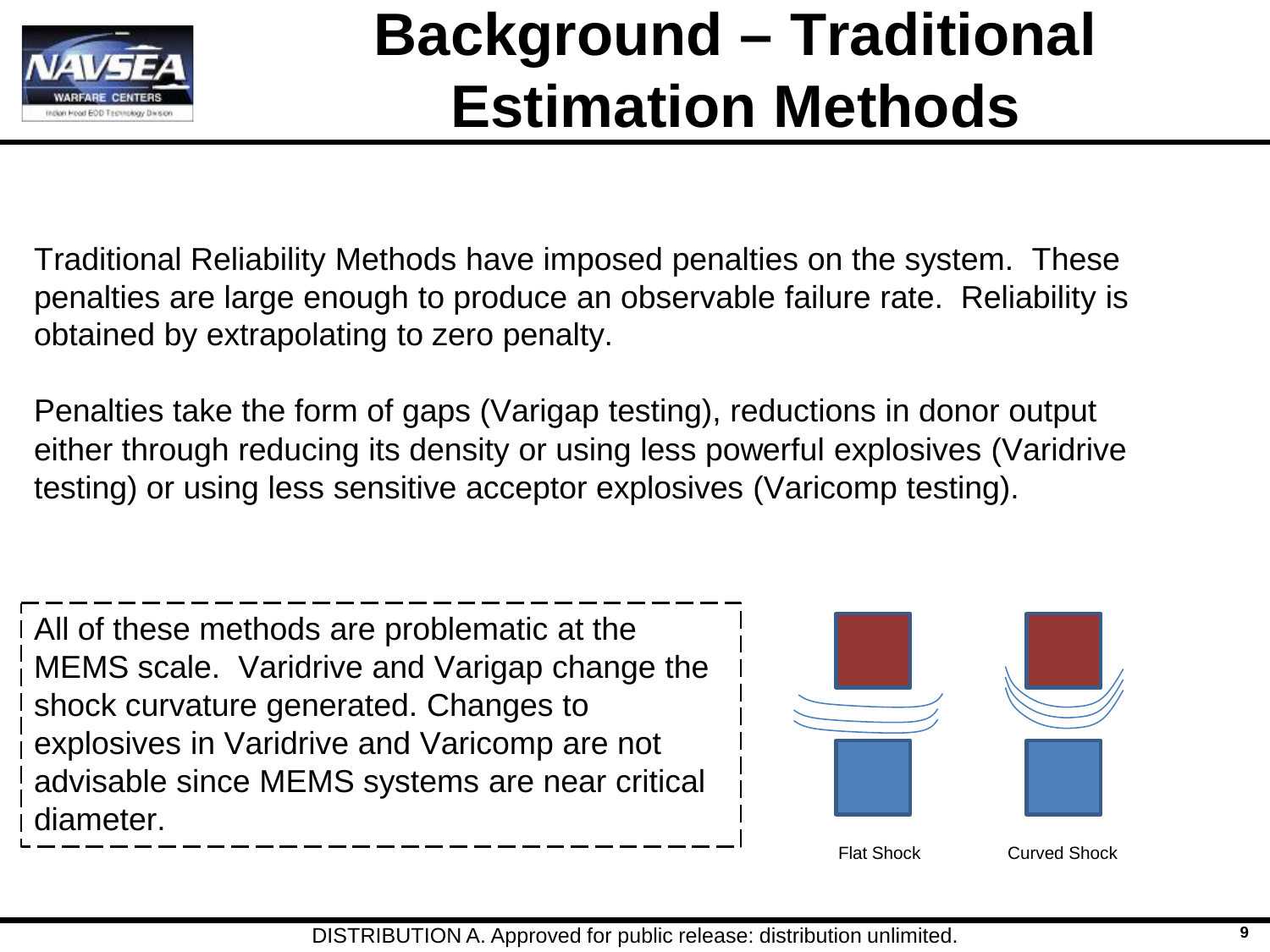

# **Background – A New Approach**

• Separate response of donor and accepter at each interface.



•Data can better be used to evaluate a family of similar designs.

•Data also provides more insight into the system and can be used to optimize design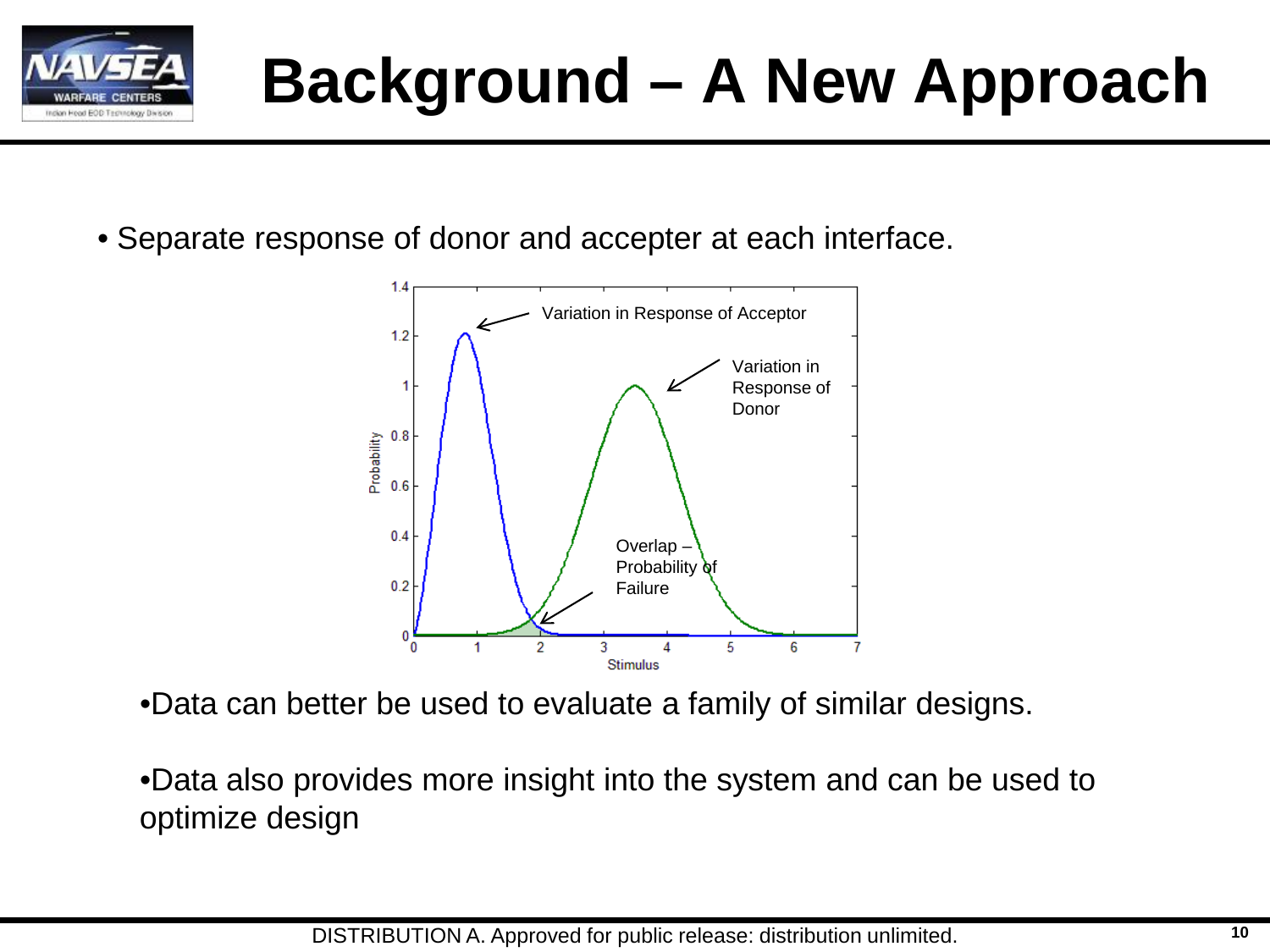

### **Background – Probabilistic Hugh James Space**

Hugh James formalism can be used to map out statistical response of acceptor explosive



 $E_c$  (critical minimum energy) &  $\Sigma_c$  (critical minimum 'power') are defined by the acceptor explosive material.  $E \& \Sigma$  can be calculated from variable flyer and gap tests and inherent explosive properties.

These methods were developed at AWE and LLNL and implemented at AFRL.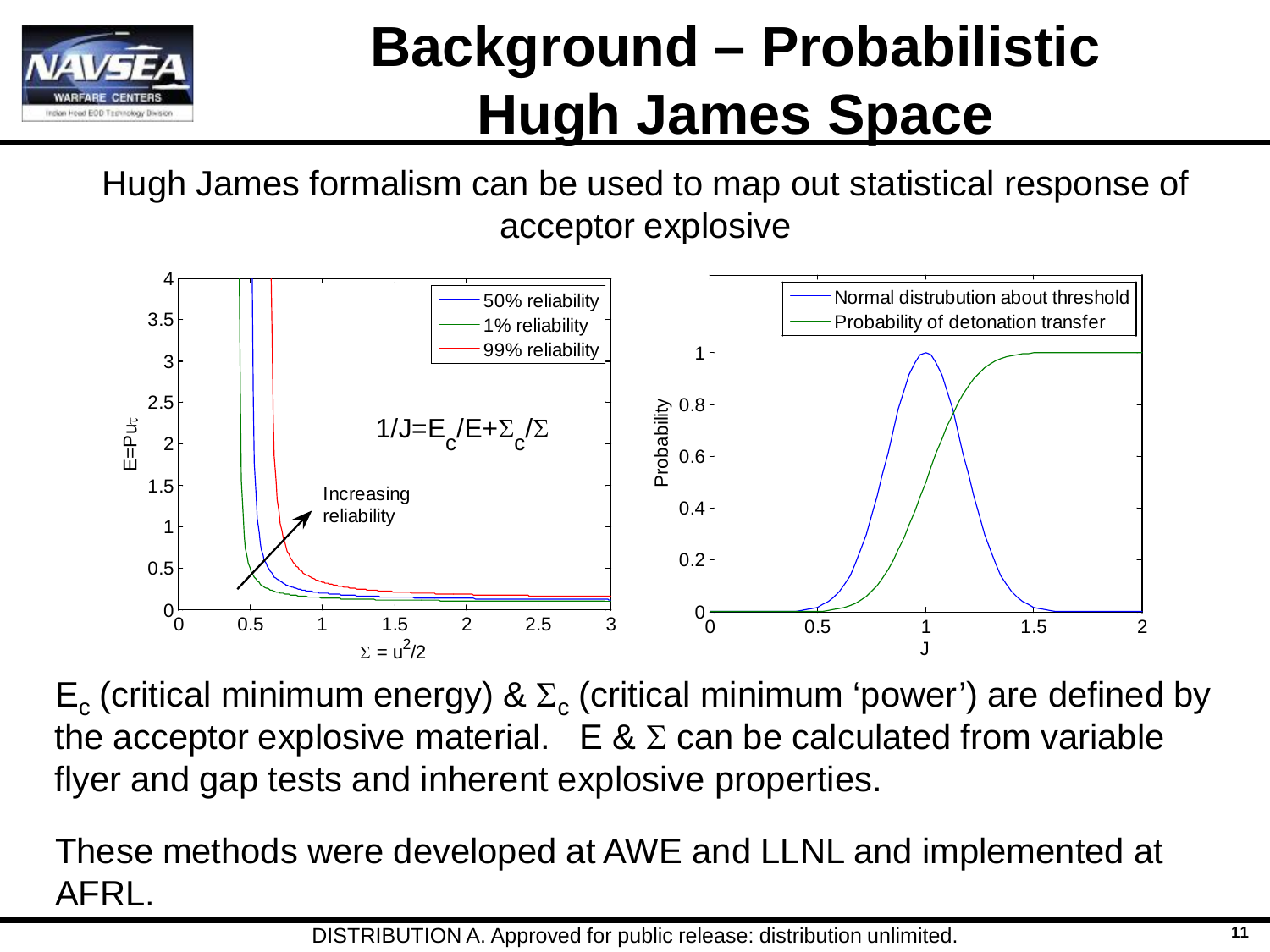

### **Detonator Characterization**

#### MEMS flyer velocities can be measured with PDV



Variability will be present in any system  $\rightarrow$  Need to shoot a sufficient number (100+) to fit to a statistical distribution.

Exact number of shots needed depends on how quickly tails of distribution die off.

PDV system can also be used to measure pressure time histories for contact detonation interfaces.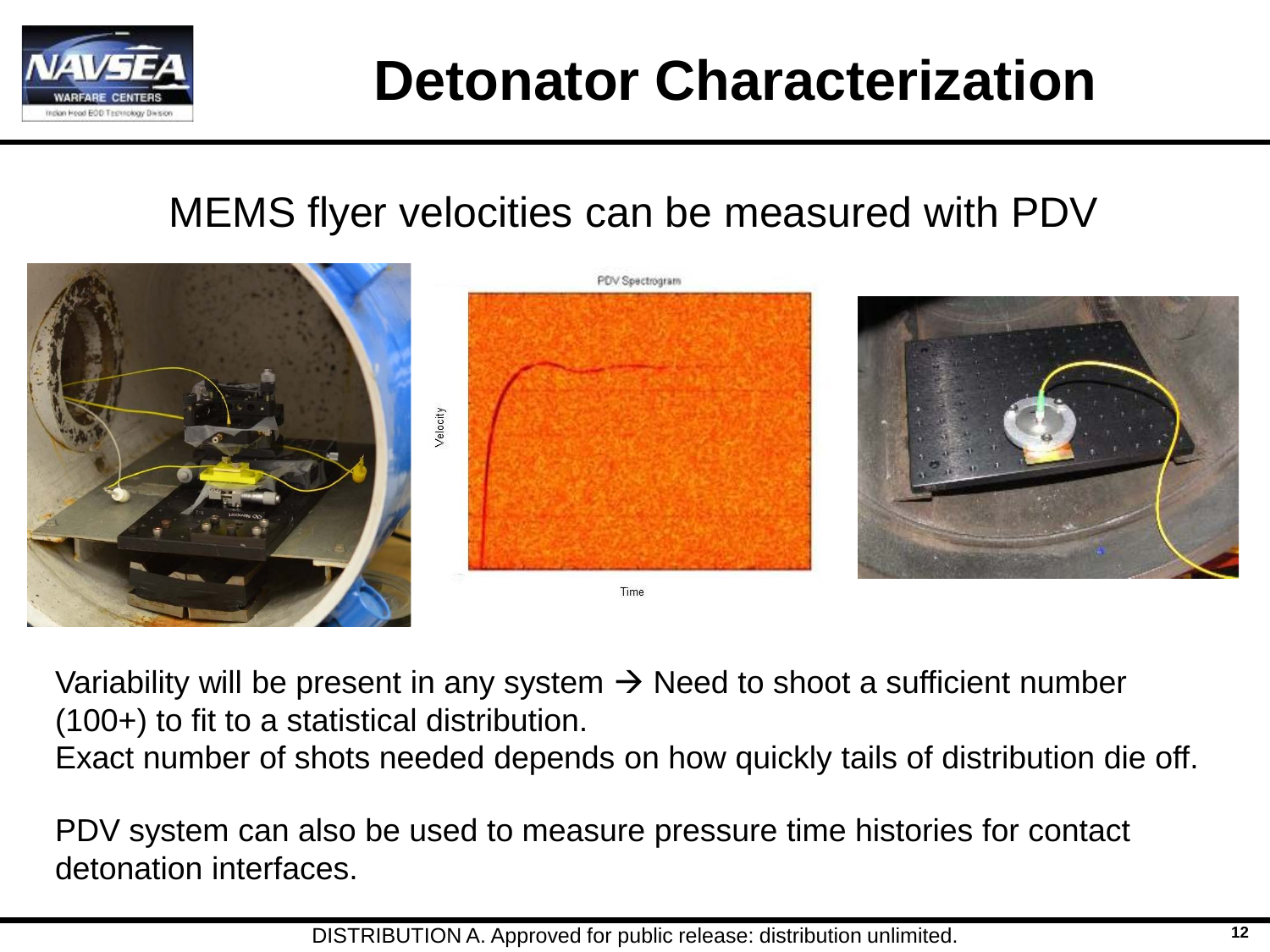

### **PDV Measurements**











DISTRIBUTION A. Approved for public release: distribution unlimited. **13**

1 M.W 11.14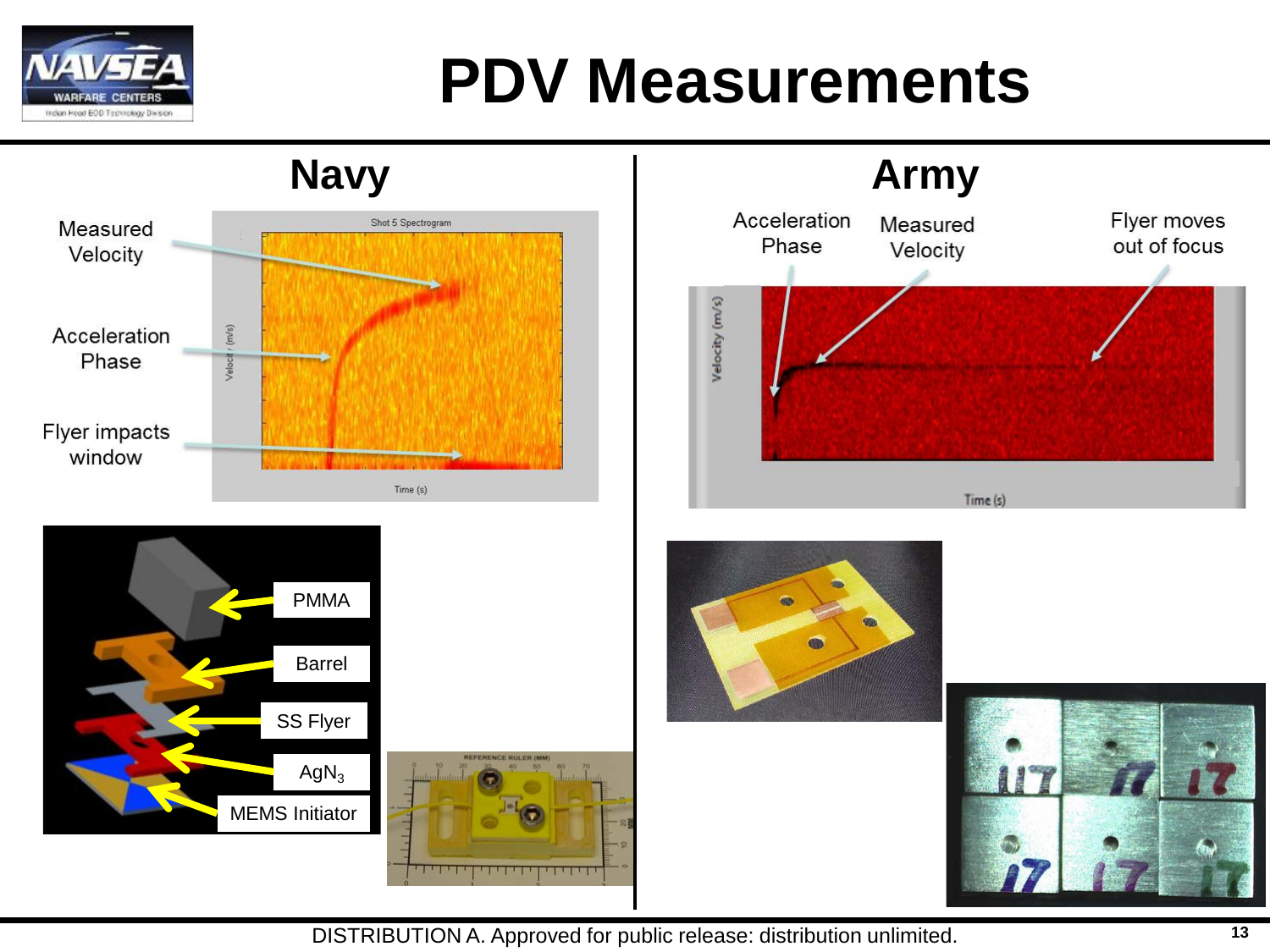

# **PDV Results - Navy**

20 shots analyzed to date. Additional shots planed.



Standard deviation 4.7% of mean value.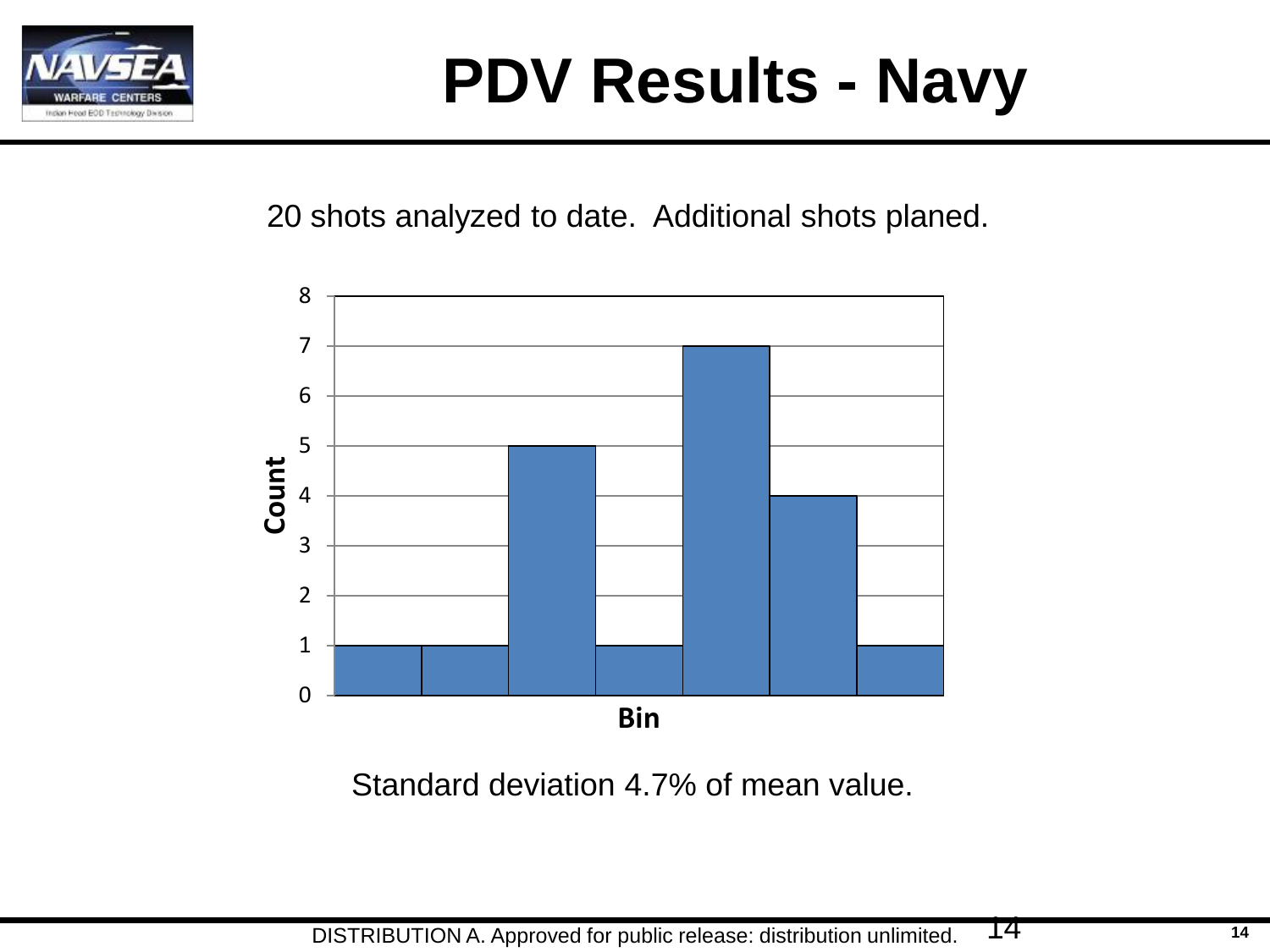

# **EDF-11 HJ Parameterization**

- Electric gun will be used to make EDF-11 sensitivity measurements.
- Conduct threshold testing at several flyer thicknesses (0.5, 1, 2 & 3 mils Kapton)
- 1.6mm square flyer. Based on computer models of the flat section of MEMS flyer.
- $2$  (mm) • Limited number of previous measurements at EFI relevant length scales, but spot size dependent.

 $\bigcirc$ 

 $\bigcirc$ 

 $\bigcirc$ 



⊙

 $\bigcirc$ 

Need to have Hugh James Initiation data at MEMS scales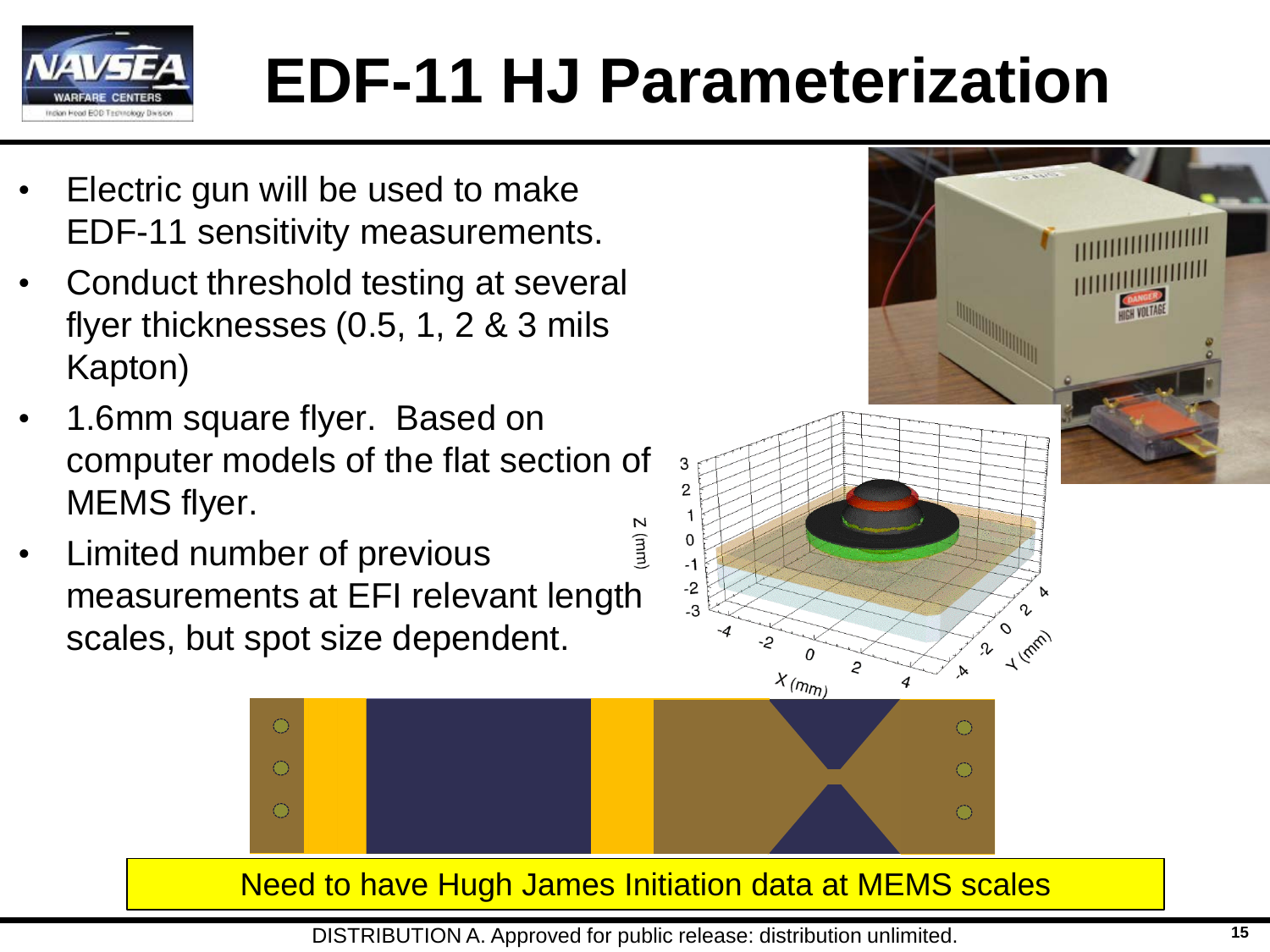

### **Flyer Measurements in HJ Space**

![](_page_15_Figure_2.jpeg)

Remember: the Navy design uses a larger diameter flyer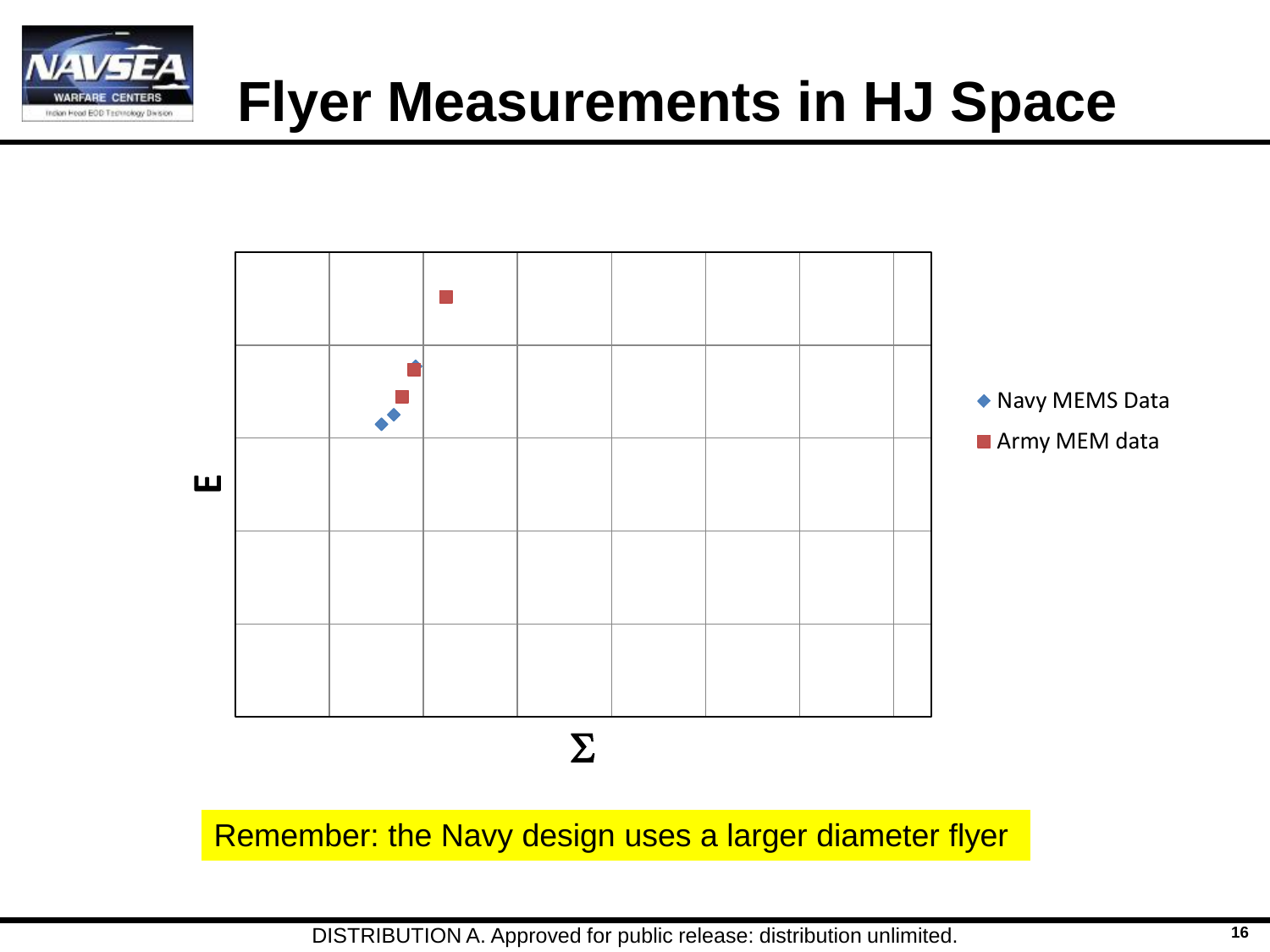![](_page_16_Picture_0.jpeg)

#### **Previous EDF-11 Threshold Measurements**

LLNL has made previous threshold measurements on EDF-11

![](_page_16_Figure_3.jpeg)

These measurements were made at EFI length scales, and would be lower at larger spot sizes.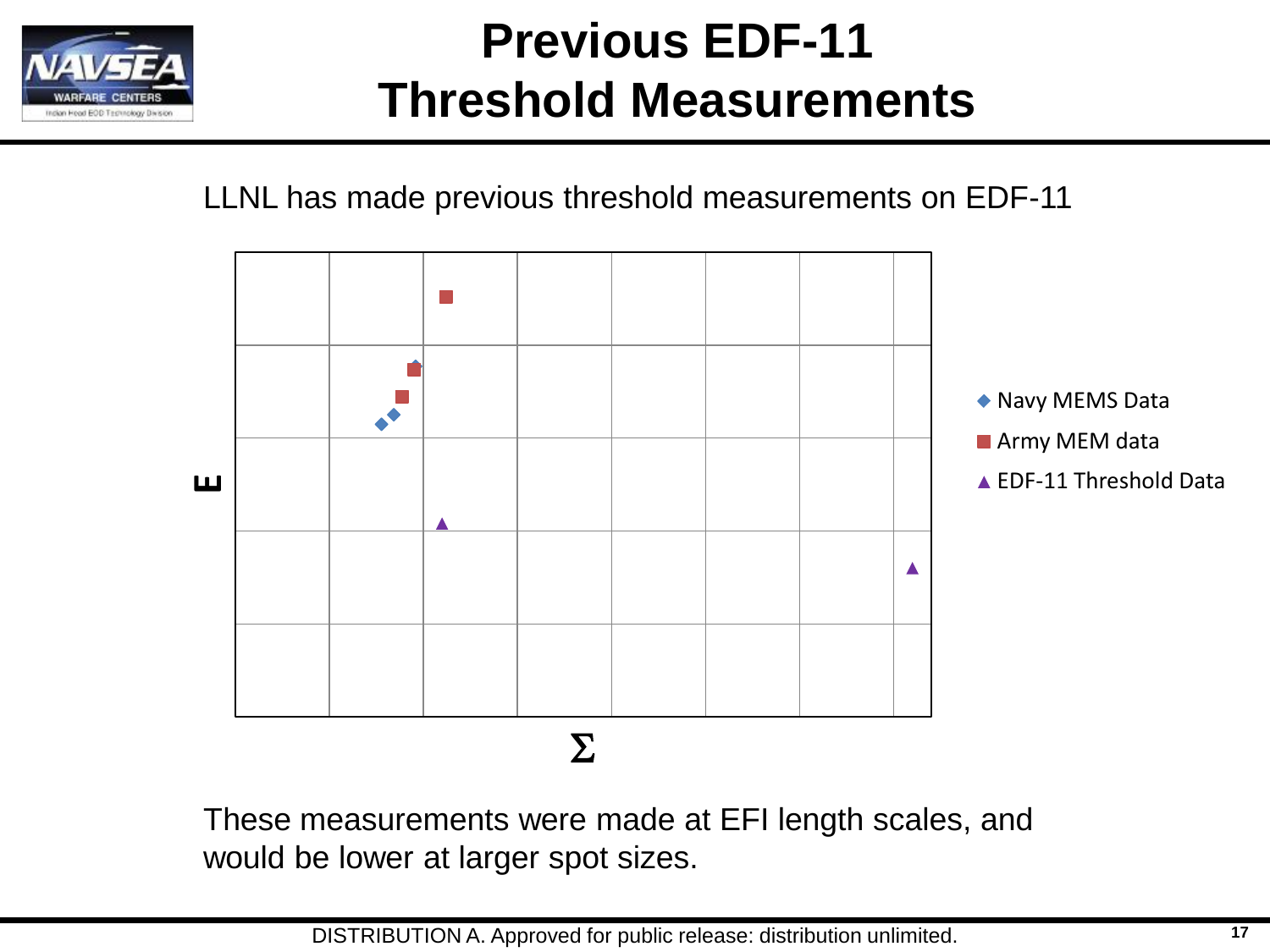![](_page_17_Picture_0.jpeg)

### **Fit ill-defined**

![](_page_17_Figure_2.jpeg)

These two points do not well define a hyperbolic fit.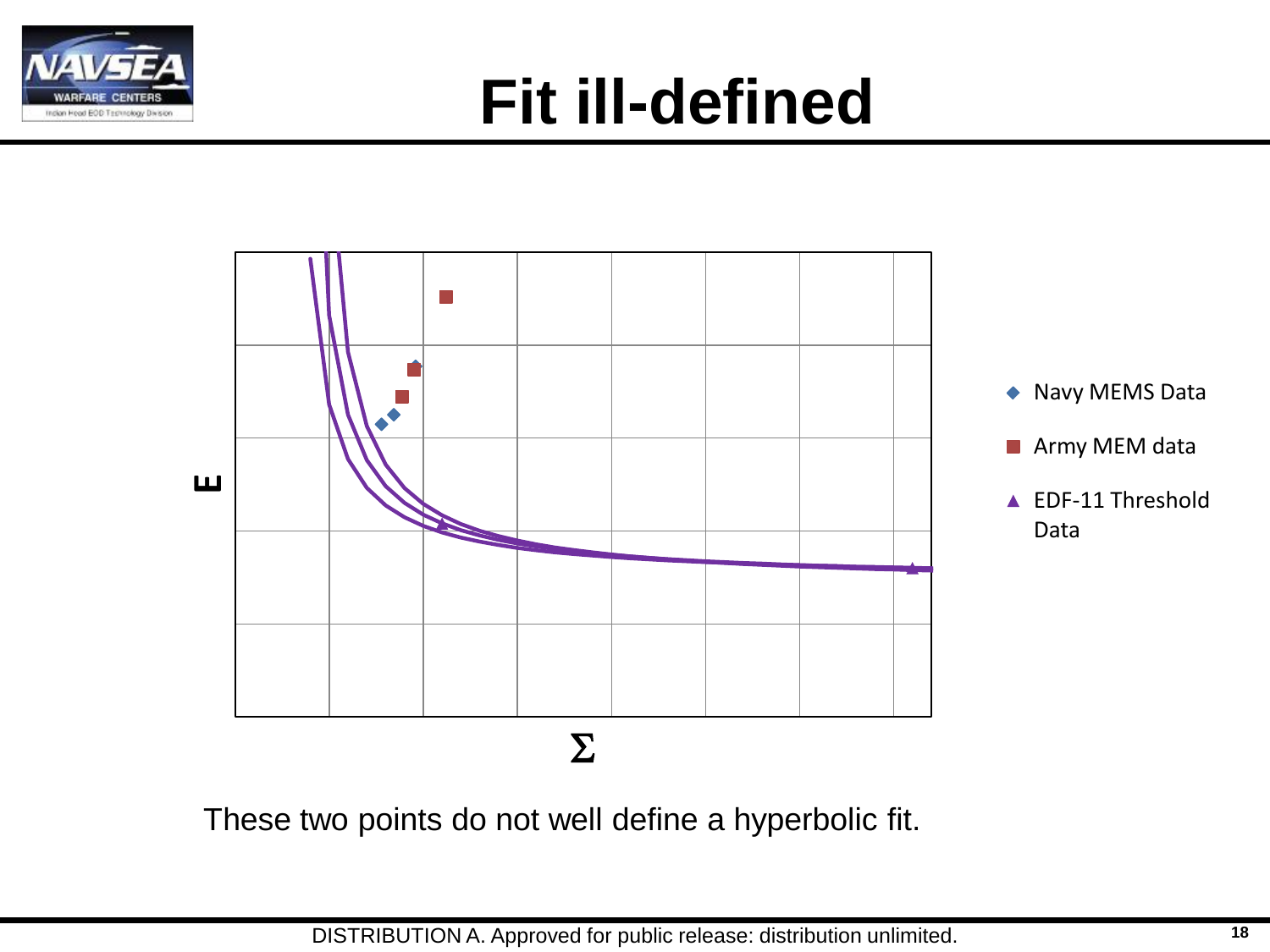![](_page_18_Picture_0.jpeg)

![](_page_18_Figure_1.jpeg)

Each flyer thickness defines a path through HJ space.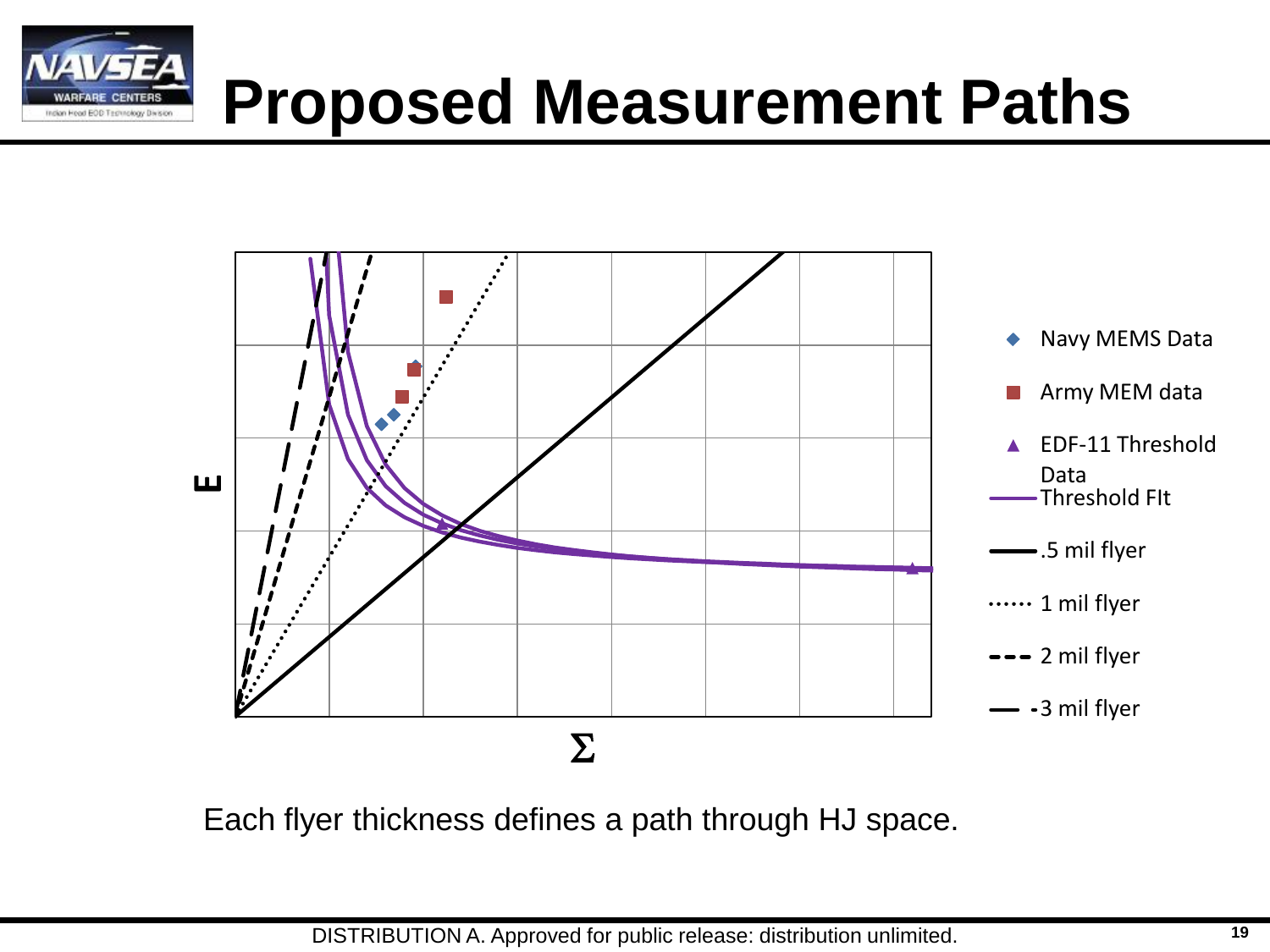![](_page_19_Picture_0.jpeg)

# **Upcoming**

- Finish detonator experiments and fit distribution function
- Multiple threshold test series of EDF-11 in a MEMS relevant Hugh James Space – 0.5,1,2, and 3 mil thick Kapton
- Transfer lead output test series
	- PDV measurements of lead output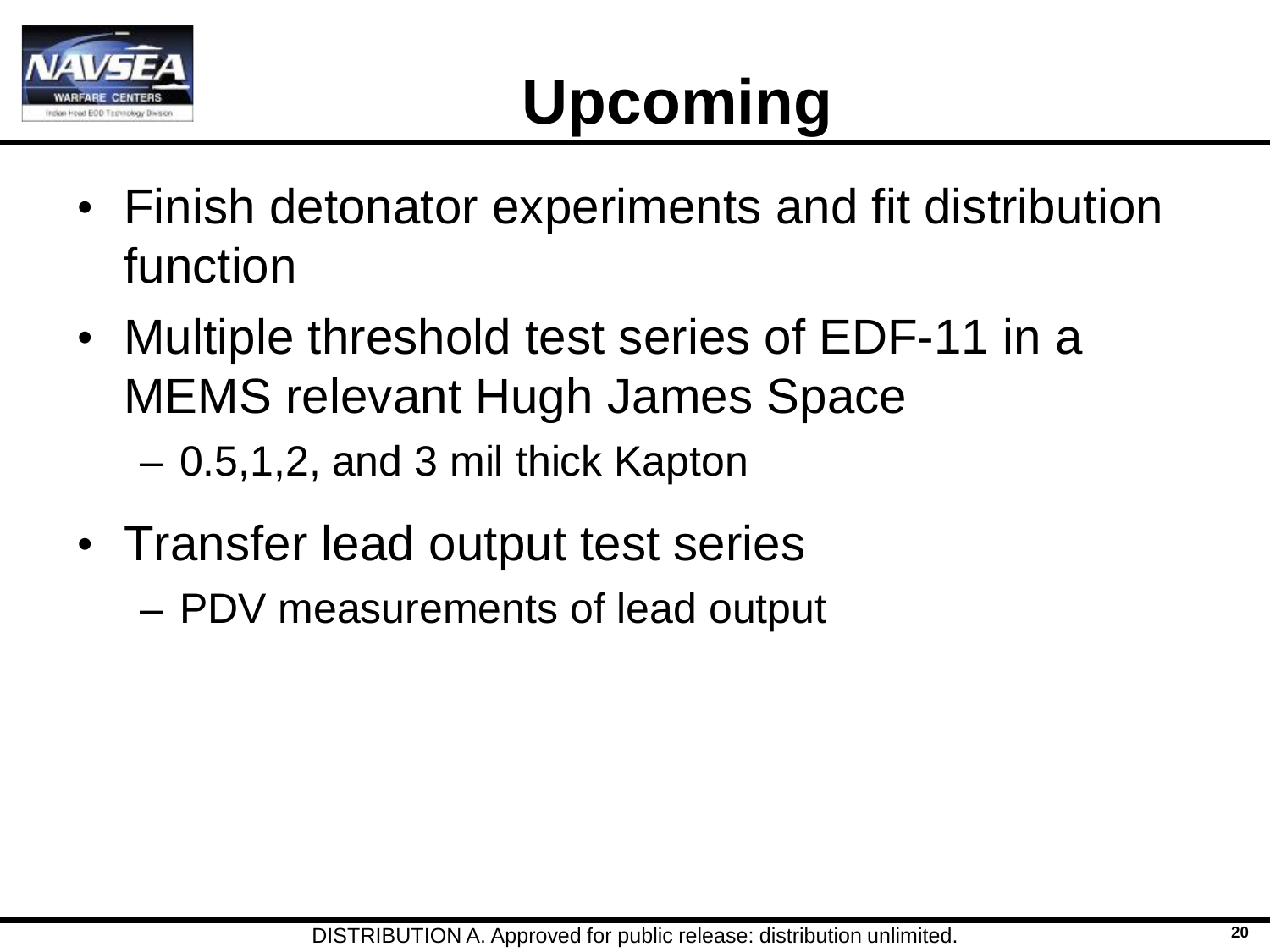![](_page_20_Picture_0.jpeg)

## **Conclusions**

- New explosive trains require new methods of analysis.
- These new methods can better aid intelligent design.
- We believe we have a reasonable path to demonstrate reliability.
- Both and the Navy and Army are committed to ensuring that MEMS fuzing achieves the highest degrees of reliability possible.

![](_page_20_Picture_6.jpeg)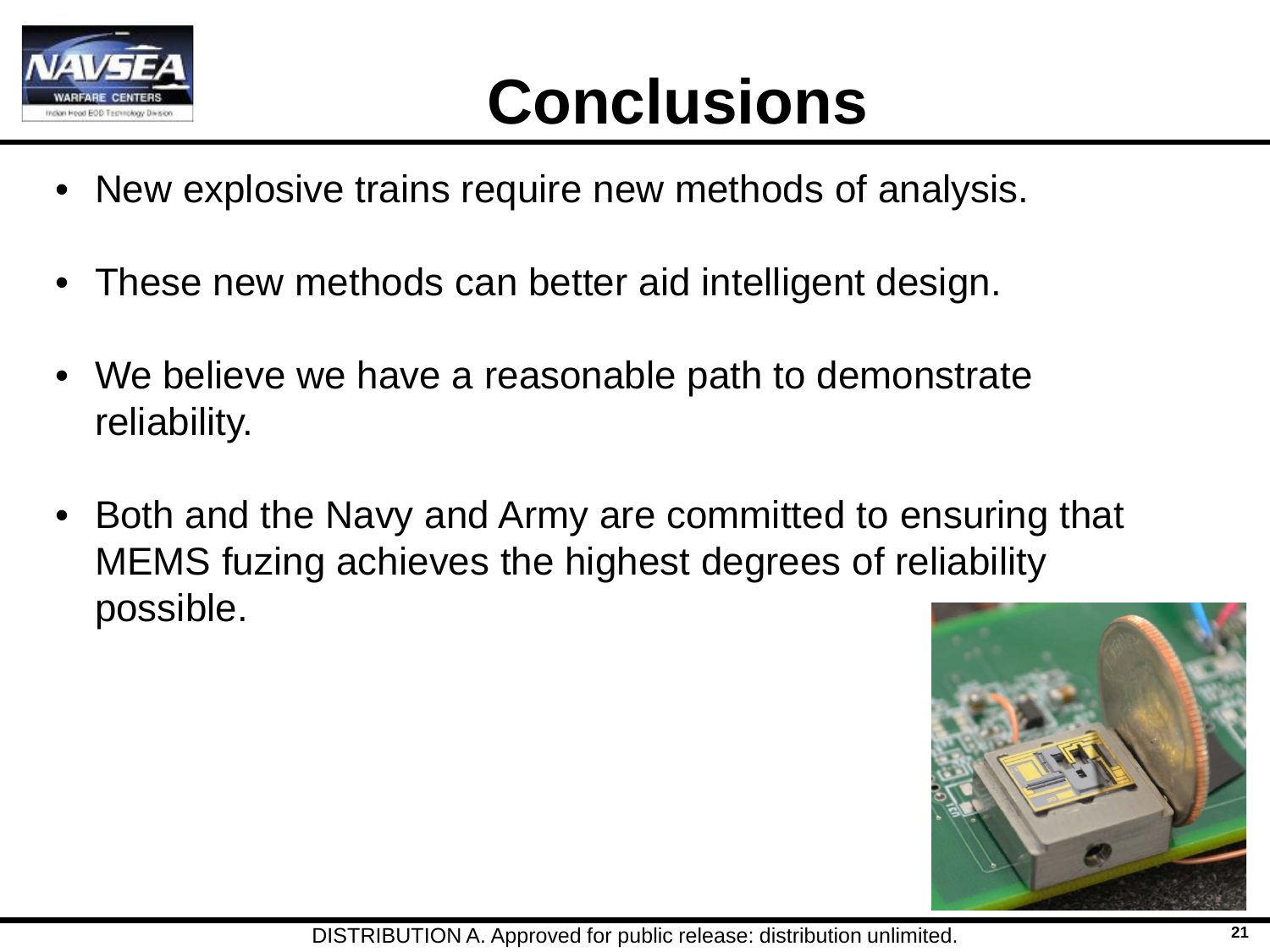![](_page_21_Picture_0.jpeg)

### **Acknowledgments Section:**

Thanks to the Joint Fuze Technology Program (JFTP) for funding this work.

Thanks to Chadd May and Lawrence Livermore National Labs (LLNL) for the loan of the electric gun.

Thanks to those who have helped work on the project:

NSWC IHEODTD G. Shane Rolfe Jason Brindle Daniel Pines

ARDEC Roger Cornell Charlie Robinson Brian Fuchs